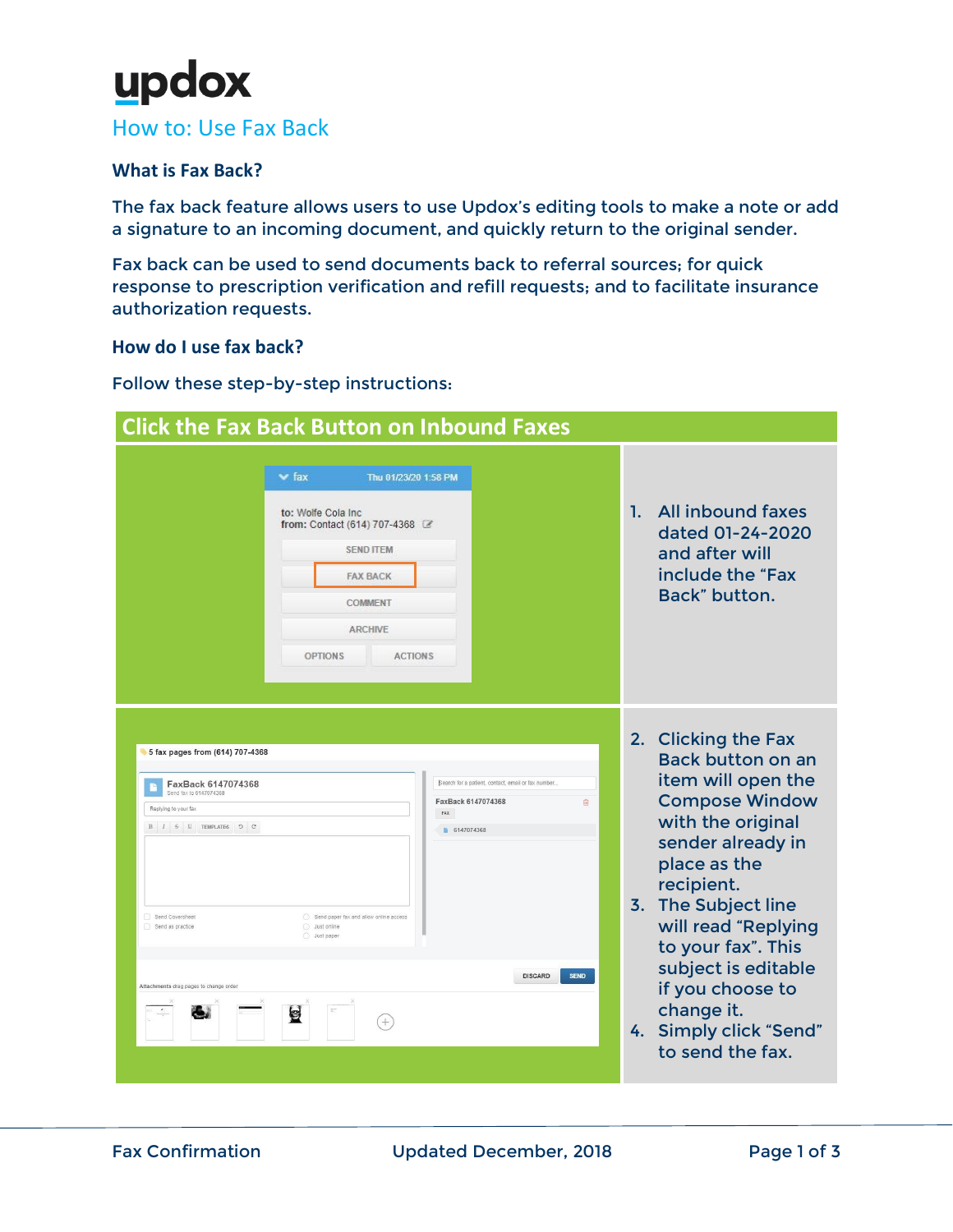### updox